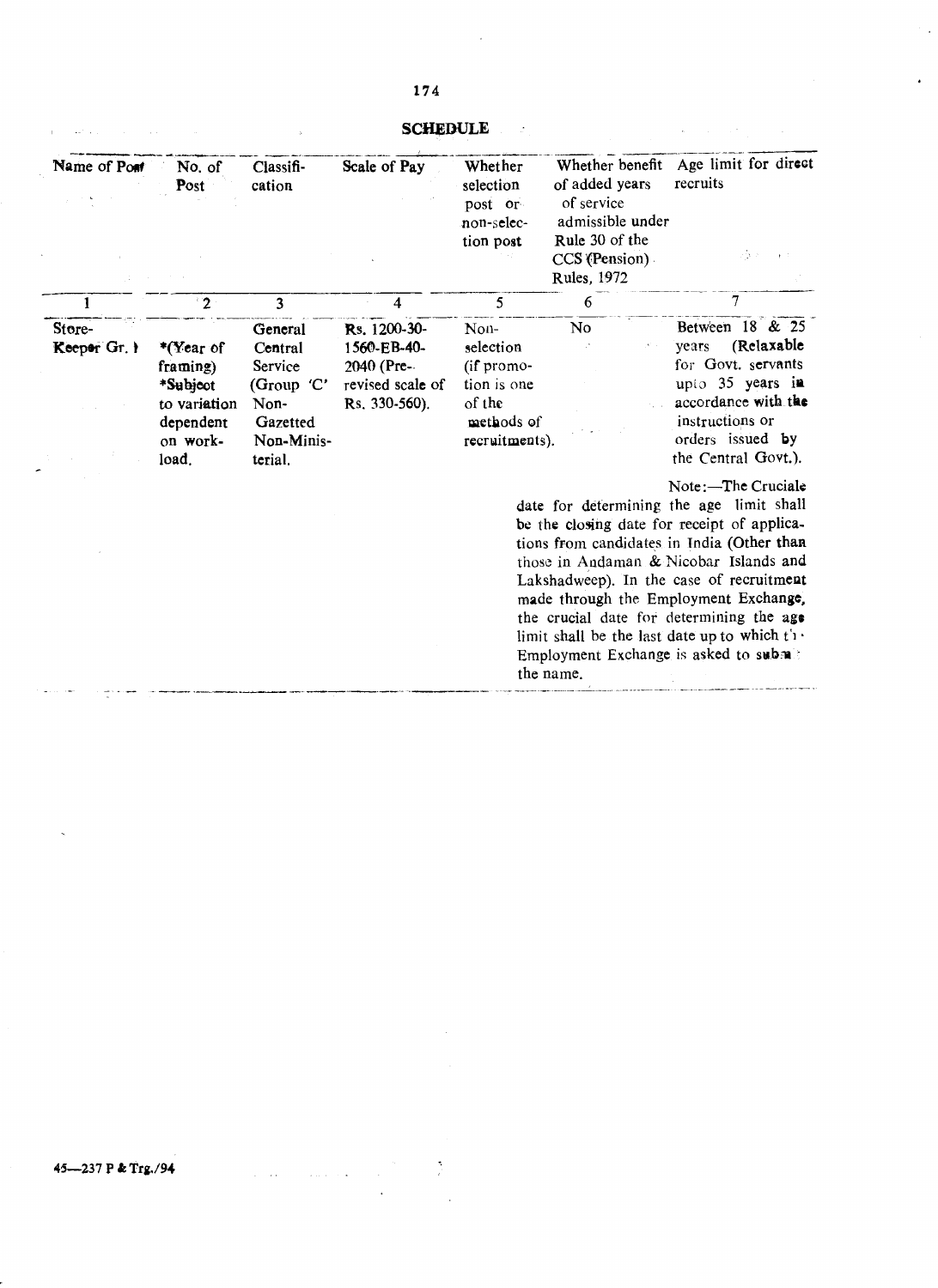| Educational and other qualification<br>required for direct recruitment.                                                                                                                   | $F$ Whether age and<br>educational qua-<br>lifications pres-<br>cribed for direct<br>recruits will<br>apply in the case<br>of promotees | Period of<br>probation<br>if any   | Method of recruitment whethers:<br>by direct recruitment or $by$<br>promotion or by deputation/<br>transfer and<br>percentage<br><b>of</b><br>vacancies to be filled by various<br>methods |
|-------------------------------------------------------------------------------------------------------------------------------------------------------------------------------------------|-----------------------------------------------------------------------------------------------------------------------------------------|------------------------------------|--------------------------------------------------------------------------------------------------------------------------------------------------------------------------------------------|
|                                                                                                                                                                                           |                                                                                                                                         | 10                                 | 11                                                                                                                                                                                         |
| (i) Matriculation or equivalent from<br>a recognised Board/University.                                                                                                                    | Not applicable<br>的复数 原始 医                                                                                                              | 2 years<br>for direct<br>recruits. | Promotion failing which by<br>transfer on deputation (Direct<br>Recruitment may be prescribed                                                                                              |
| (ii) One year experience in handling                                                                                                                                                      |                                                                                                                                         |                                    | only when enough posts are not                                                                                                                                                             |
| Stores and keeping Accounts in a                                                                                                                                                          |                                                                                                                                         | Nil for                            | there in the feeder grade or                                                                                                                                                               |
| Store on a concern of repute in                                                                                                                                                           |                                                                                                                                         | Promotees.                         | when there is no post in the                                                                                                                                                               |
| Public or Private Sector.                                                                                                                                                                 |                                                                                                                                         |                                    | feeder grade. If direct method                                                                                                                                                             |
| Desirable-Diploma in Accountancy or a                                                                                                                                                     |                                                                                                                                         |                                    | of recruitment is not there as                                                                                                                                                             |
| Bachelor's Degree with Commerce/Economics/                                                                                                                                                |                                                                                                                                         |                                    | a method of recruitment, cols.                                                                                                                                                             |
| Statistics as a subject.                                                                                                                                                                  |                                                                                                                                         |                                    | '6, 7 and 8 may be filled as<br>'Not Applicable', Col. 10 may                                                                                                                              |
| NOTE:-The qualification regarding experience is relaxable                                                                                                                                 |                                                                                                                                         | also be modified).                 |                                                                                                                                                                                            |
| at the discretion of the competent authority for reasons to be<br>recorded in writing in the case of candidates belonging to the                                                          |                                                                                                                                         |                                    |                                                                                                                                                                                            |
| Scheduled Caste and Scheduled Tribes, if at any stage of selection                                                                                                                        |                                                                                                                                         |                                    |                                                                                                                                                                                            |
| of the competent authority is of the opinion that sufficient<br>number of candidates from these communities possessing<br>the requisite experience are not likely to be available to fill |                                                                                                                                         |                                    |                                                                                                                                                                                            |

up the vacancies reserved for them. ا جا ب

 $\overline{\phantom{a}}$ 

 $\mathcal{A}$ 

 $\overline{\phantom{a}}$ 

 $\bullet$  and the component continues of  $\sim$  and  $\sim$  and  $\sim$  and  $\sim$  and  $\sim$  and  $\sim$  and  $\sim$  and  $\sim$  and  $\sim$   $\sim$   $\sim$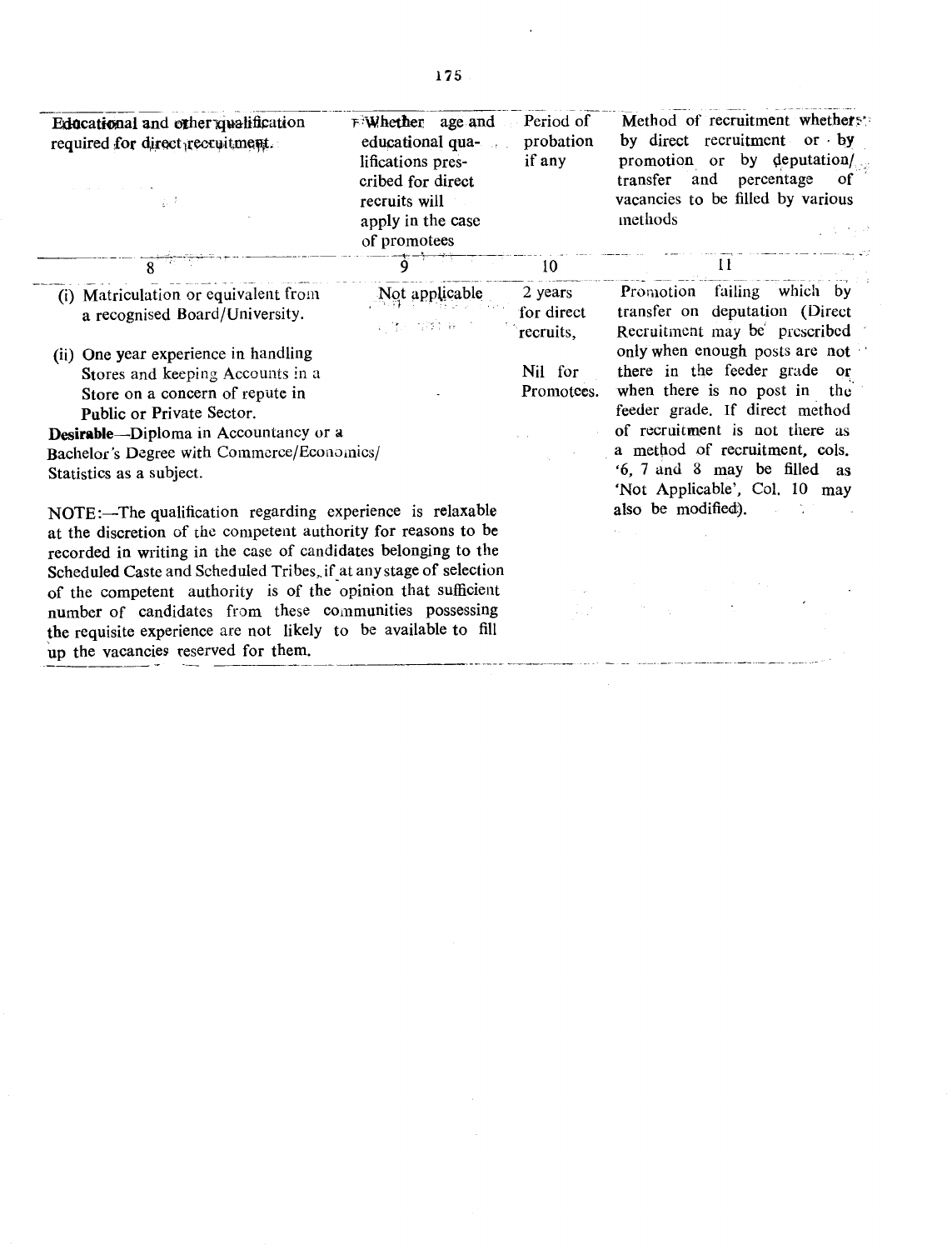| In case of recruitment by promotion/deputation/<br>transfer grades from which promotion/transfer/<br>deputation to be made                                                                                                        | If a DPC exists,<br>what is its<br>composition                                                                          | Circumstances in which<br><b>UPSC</b><br>is to be consulted in making<br>recruitment<br>未生活性<br>그는 그리고 아직 가장 |
|-----------------------------------------------------------------------------------------------------------------------------------------------------------------------------------------------------------------------------------|-------------------------------------------------------------------------------------------------------------------------|--------------------------------------------------------------------------------------------------------------|
| 12                                                                                                                                                                                                                                | 13                                                                                                                      | 14                                                                                                           |
| <b>Promotion</b><br>Store Keeper Gr. II (Rs. 950-1500) with 8 years<br>regular service in the grade.                                                                                                                              | Group 'C' DPC<br>(Full DPC<br>composition<br>may be given)                                                              | Not Applicable.                                                                                              |
| <b>Transfer on deputation</b>                                                                                                                                                                                                     |                                                                                                                         |                                                                                                              |
| Officers of the Central Government.                                                                                                                                                                                               |                                                                                                                         |                                                                                                              |
| (a) (i) holding analogous posts on regular<br>basis; or                                                                                                                                                                           | $\mathcal{A}=\{x_1,\ldots,x_n\}$ , where $\mathcal{A}=\{x_1,\ldots,x_n\}$ , we have<br>state of the state and the state |                                                                                                              |
| (ii) with 8 years' regular service<br>in the scale of $R_s$ . 950-1500 or<br>equivalent; and                                                                                                                                      | $\mathcal{A}=\{x_1,\ldots,x_n\}$ , where $\mathcal{A}=\{x_1,\ldots,x_n\}$                                               |                                                                                                              |
| (b) possessing the qualification and experience<br>prescribed for direct recruits in Col. 8.                                                                                                                                      | <b>Contract Contract Contract</b><br>and the company of                                                                 |                                                                                                              |
| (Period of deputation including the period of<br>deputation in another ex-cadre post held immediately<br>preceding this appointment in the same or some other<br>organisation/department shall ordinarily not exceed<br>3 years). |                                                                                                                         |                                                                                                              |

 $\sim 10^{-1}$ 

 $\sim 10^{-1}$ 

 $\label{eq:2} \mathcal{L}^{(1)}(\mathcal{E}) = \mathcal{L}^{(1)}(\mathcal{E}) \mathcal{L}^{(1)}(\mathcal{E}) \mathcal{L}^{(1)}(\mathcal{E})$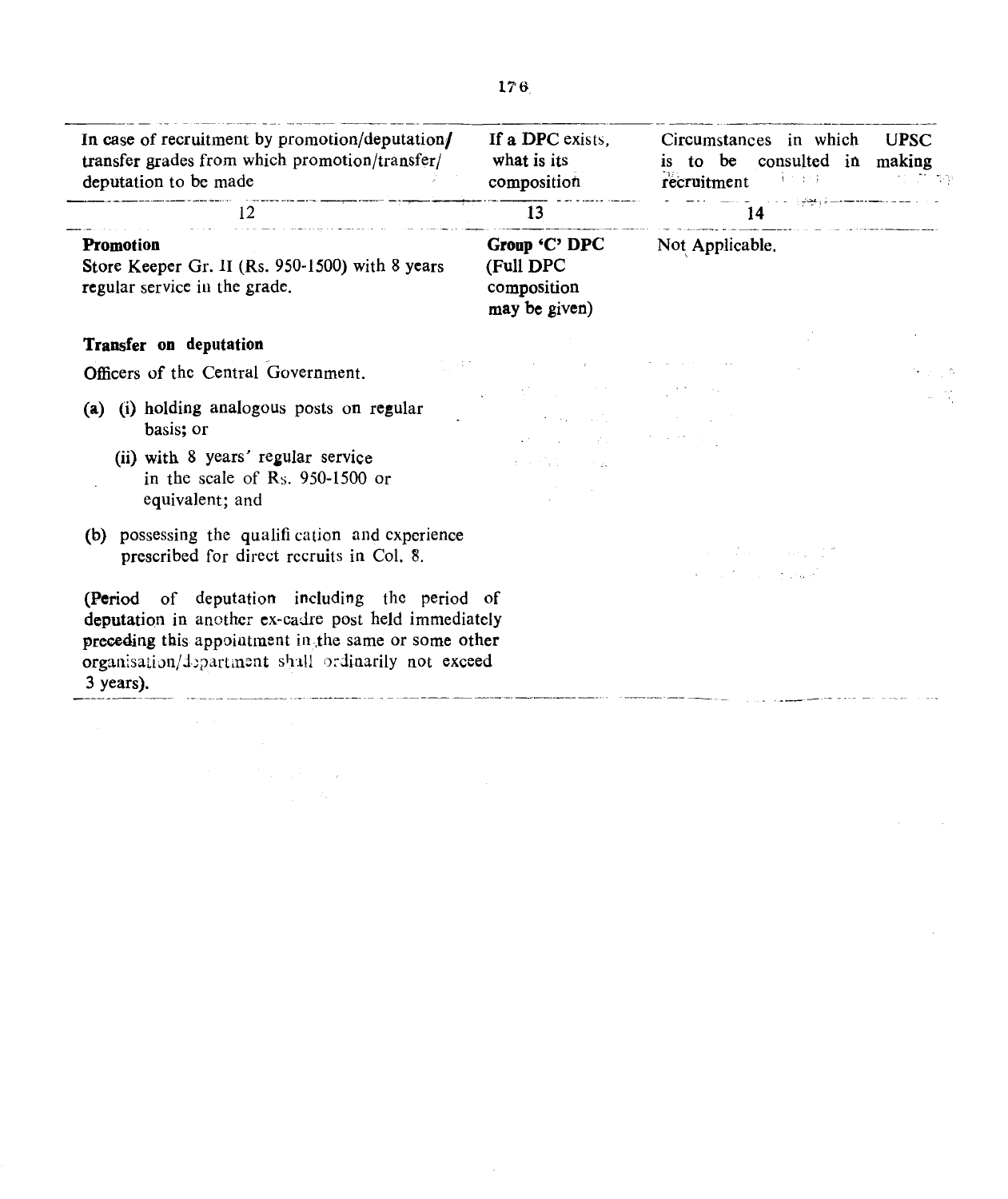$\hat{\gamma}_{\rm eff}$ 

 $\ddot{\phantom{a}}$ 

**SCHEDULE** 

|                                                                                     |                 |                                                                                               | <b>SCHEDULE</b>                     |                                                         |                                                                                                     | $\mathcal{L} \left( \mathcal{L} \right) \left[ \mathbf{F} \right] = \left[ \mathbf{E}_{\mathcal{L}} \right] \left( \mathbf{E}_{\mathcal{L}} \right) \left( \mathbf{A} \right) \mathbf{A}$                                                                                                                                                                                                                                      |
|-------------------------------------------------------------------------------------|-----------------|-----------------------------------------------------------------------------------------------|-------------------------------------|---------------------------------------------------------|-----------------------------------------------------------------------------------------------------|--------------------------------------------------------------------------------------------------------------------------------------------------------------------------------------------------------------------------------------------------------------------------------------------------------------------------------------------------------------------------------------------------------------------------------|
| Name of post<br>達得 自己的人                                                             | No. of<br>posts | Classifi-<br>cation                                                                           | Scale of Pay: Whether               | selection<br>وأنط<br>post or<br>non-selec-<br>tion post | of added years<br>of service<br>admissible<br>under Rule 30 of<br>the CCS (Pension)<br>Rules, 1972. | Whether benefit Age limit for<br>direct recruits                                                                                                                                                                                                                                                                                                                                                                               |
| 1.                                                                                  | $\mathbf{2}$    | $\overline{\mathbf{3}}$                                                                       | 4                                   | $5 - 17$                                                | $\overline{6}$                                                                                      | is that in $\mathbf{7}$ and $\mathbf{1}$ is                                                                                                                                                                                                                                                                                                                                                                                    |
| Store-keeper<br>Grade-II<br>*Subject to variation<br>-dependent on workload         | ×.              | <b>General</b><br>Central<br>Service<br>(Group 'C'<br>Non-<br>Gazetted<br>Non-<br>Ministerial | Rs. 950-20-<br>1150-EB-25-<br>1500. | <b>Not</b><br>Applicable                                | No.                                                                                                 | Between $18 \& 25$<br>years (Relaxable for<br>Govt. servants up to<br>$\rightarrow$ 7 35 years in the ac-<br>cordance with the<br>. instructions or order<br>issued by the Cen-<br>tral Govt.).                                                                                                                                                                                                                                |
| LANCOURSE<br>PS P<br>M.T<br>ਦੀਵਾਲ ਅੰਤਰੀ                                             |                 |                                                                                               |                                     | for                                                     | the names.                                                                                          | NOTE:== The crucial date for determining<br>the age limit shall be the closing date<br>receipt of applications from candi-<br>dates in India (other than those in<br>Andaman and Nicobar Islands and<br>Lakshdweep). In the case of recruitment<br>made through the Employment Exchange,<br>the crucial date for determining the age<br>limit shall be the last date up to which the<br>Employment Exchange is asked to submit |
|                                                                                     |                 |                                                                                               |                                     |                                                         |                                                                                                     |                                                                                                                                                                                                                                                                                                                                                                                                                                |
| $\gamma \rightarrow \gamma \gamma^*$                                                |                 |                                                                                               |                                     |                                                         |                                                                                                     |                                                                                                                                                                                                                                                                                                                                                                                                                                |
| aliya da shekar<br>せな 軽い いい<br>天将漢字 アート・ファイル<br>المستقرب المستقرح الانتقاد والإجهاد |                 |                                                                                               |                                     |                                                         |                                                                                                     |                                                                                                                                                                                                                                                                                                                                                                                                                                |

 $\mathbf{v}^{\pm}$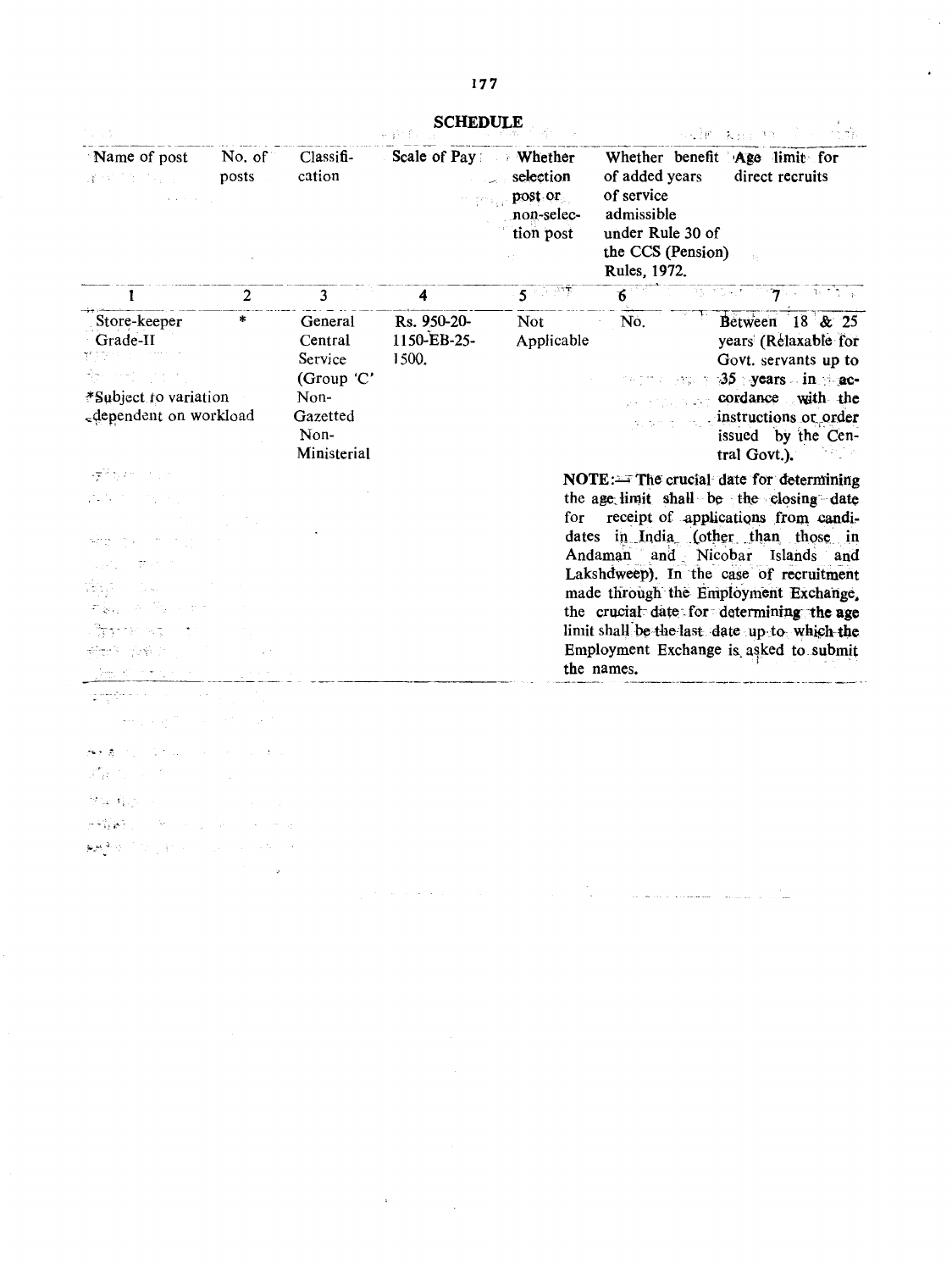| Educational and other qualification<br>required for direct recruitment | Whether age and<br>educational qua-<br>lifications pres-<br>eribed for direct<br>recruits will<br>apply in the case<br>of promotees | Period of<br>probation,<br>if any | Method of recruitment whether<br>by direct recruitment or by pro-<br>motion or by deputation/transfer<br>and percentage of vacancies to<br>be filled by various methods |
|------------------------------------------------------------------------|-------------------------------------------------------------------------------------------------------------------------------------|-----------------------------------|-------------------------------------------------------------------------------------------------------------------------------------------------------------------------|
| $\overline{\mathbf{8}}$                                                | $\mathbf{9}$                                                                                                                        | 10                                | $\overline{1}\overline{1}$                                                                                                                                              |
| ESSENTIAL-Matriculation or                                             | Not Applicable                                                                                                                      | 2 years                           | Direct recruitment.                                                                                                                                                     |
| equivalent from a recognised Board/                                    |                                                                                                                                     | for                               | (In case promotional avenue is                                                                                                                                          |
| University.                                                            |                                                                                                                                     | direct                            | available, the<br>method of<br>not                                                                                                                                      |
| <b>DESIRABLE—Experience in handling</b>                                |                                                                                                                                     | recruits.                         | recruitment may be modified as                                                                                                                                          |
| Stores and keeping Accounts in a                                       |                                                                                                                                     |                                   | Transfer on deputation/transfer                                                                                                                                         |
| Store or a concern of repute in                                        |                                                                                                                                     |                                   | failing which by direct recruitment,                                                                                                                                    |
| Public or Private Sector.                                              |                                                                                                                                     |                                   | Col. 12 will have to be modified<br>to that extent). In case only Direct                                                                                                |
| NOTE :- The qualification regarding                                    |                                                                                                                                     |                                   | Recruitment is prescribed the                                                                                                                                           |
| experience is relaxable at the discretion of                           |                                                                                                                                     |                                   | following note may be inserted.                                                                                                                                         |
| the competent authority for reasons to be                              |                                                                                                                                     |                                   |                                                                                                                                                                         |
| recorded in writing in the case of candidates                          |                                                                                                                                     |                                   | NOTE:---Vacancies caused by the                                                                                                                                         |
| belonging to the Scheduled Castes and                                  |                                                                                                                                     | incumbent being away on transfer  |                                                                                                                                                                         |
| Scheduled Tribes, if at any stage of selec-                            | on deputation or long illness or                                                                                                    |                                   |                                                                                                                                                                         |
| tion the competent authority is of the opinion                         | study leave or under other circum-                                                                                                  |                                   |                                                                                                                                                                         |
| that sufficient number of candidates from                              |                                                                                                                                     |                                   | stances for a duration of one year                                                                                                                                      |
| these communities possessing the requisite ex-                         |                                                                                                                                     |                                   | or more may be filled on transfer on                                                                                                                                    |
| perience are not likely to be available to fill                        |                                                                                                                                     |                                   | deputation basis from officers of                                                                                                                                       |
| up the vacancies received for them.                                    |                                                                                                                                     |                                   | Central Government:-                                                                                                                                                    |
|                                                                        |                                                                                                                                     |                                   |                                                                                                                                                                         |

- (a) holding analogous posts on regular basis; and
- (b) possessing the qualifications and experience prescribed for direct recruits under col. 8.

46-237 P & Trg/94